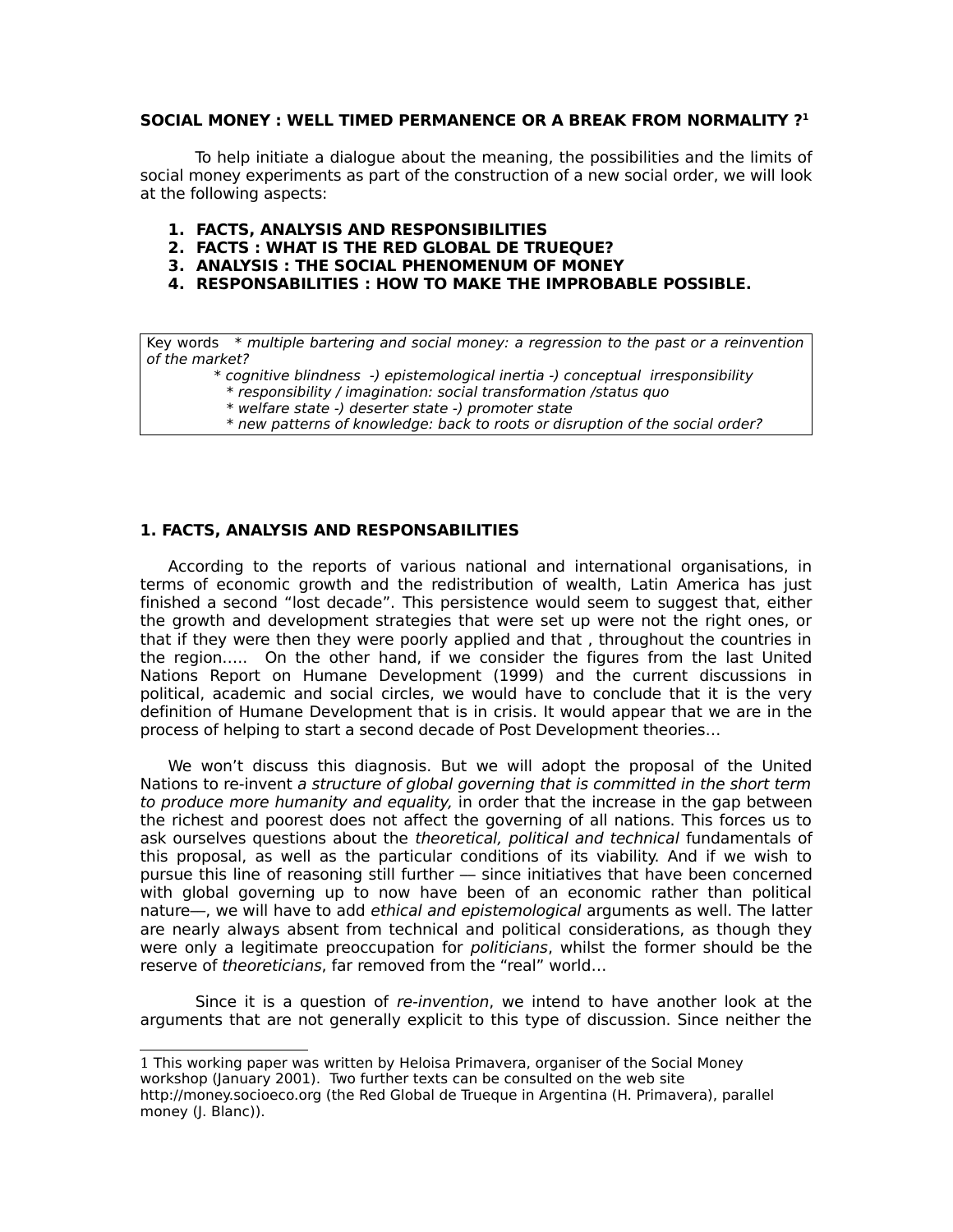Report, with its allusions of "technical" neutrality, nor the more obviously political discussions attempt do so, we will start from a specifically epistemological standpoint that will allow us to be more original in the reinterpretation of the relationship between the state and civil society, in general, and the interpretation of the social phenomenon of multiple bartering using social money, such as it is practiced inside the Red Global de Trueque in Argentina and in other countries in the region.

In our opinion, to reach a consensus among social operators, we must examine three basic hypothesis and their consequences within the framework of a critical analysis of the definition and development of social politics:

- Our way of knowing " reality ";
- Our way of maintaining various theoretical principles of observation, diagnosis and definition of action;
- The conditions in which we are suggesting a change of the preceding conceptual principles and/or taking responsibility to produce new ones.

As far as our w*ay of knowing reality<sup>[2](#page-1-0)</sup>* is concerned, and in accordance with the model of constructivist linguistics<sup>[3](#page-1-1)</sup>, we acknowledge that reality is built upon concepts and is perceived from a basis of definitions that we imagine; therefore we must always make a distinction between "events" and their "interpretation", even if we know that human beings have a tendency to consider consensual interpretations as indisputable "facts". Not recognising the presence of concepts in the makeup of reality leads us towards cognitive blindness, [4](#page-1-2) which forms the main obstacle to the coordination of action between different social operators. Furthermore, since cognitive blindness is always part of our own makeup, in so much as we are unable to know all the distinctions through which different social operators construct their "reality", the only thing we are in a position to do…is to take it into account and open ourselves to new descriptions and diagnosis, which are based on "other" distinctions than our own

Acknowledging this phenomenon allows us to understand why we tend to defend certain conceptual principles, - necessary, suitable or which we can't do without – for coordinating our actions, without taking into account the legitimacy – not only political but cognitive as well – of others. Maintaining this tendency leads to another variation of cognitive democratic pluralism, epistemological inertia, which exerts an enormous influence at the birth of a new consensus.

Finally and as a consequence of the first two - which, considering their collective nature, we will dare to call "corporate pathologies"- a third tendency arises that we must necessarily accept if we wish to reply to the challenges posed by social politics, nurtured by epistemology and ethics: conceptual irresponsibility to which we adhere when we leave it up to other collectives to criticise or create new concepts for understanding and acting on reality

If we agree about the importance of establishing the distinction between "events" and "interpretations" and if we take the figures of The United Nations report mentioned above, we have to acknowledge that in Latin America we are faced with certain incontestable "facts":

<span id="page-1-0"></span><sup>2</sup> We only intend to sketch out here arguments that give rise to thought, arguments that we have initiated within the framework of our research on the phenomenon of bartering.

<span id="page-1-1"></span><sup>3</sup> This school of thought is clearly represented in works as diverse as those of the Santiago school (Humberto Maturana, Francisco Varela and Fernando Flores), and from the now classic work of Paul Watzlawick and Ernst Von Glaserfeld during the 70's and more recently that of Michel Callon and Bruno Latour.

<span id="page-1-2"></span><sup>4</sup> Notion developed by Flores (1997)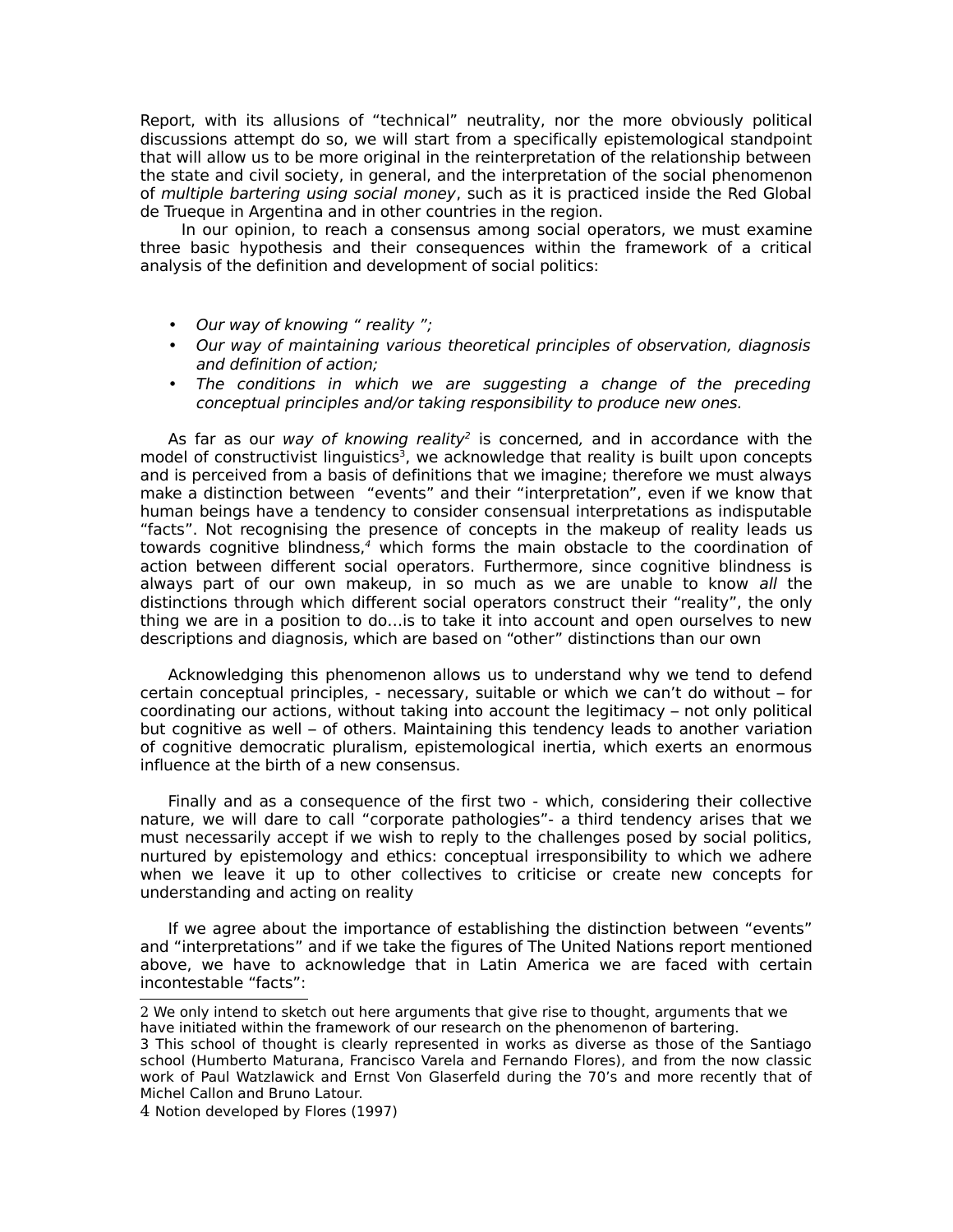- Significant increase in levels of poverty;
- Worsening of inequality;
- Upsurge of urban criminality;
- Acceleration of inequalities in the face of accessibility to new information technologies.

And we can interpret these "events" in different ways:

• This social order is unjust and should be changed, even in the benefit of economic growth itself.

Or

• This social order is unjust, we must and can change it, even if we don't know exactly how.

These two interpretations, which correspond to two distinct attitudes, imply equally distinct obligations. Without doubt the second is more familiar to biological theoreticians who know the minute probability that simple atoms had to combine and form the first macromolecules. It is from this first improbability that one day life emerged, and it is this which allows us to speak about it today. In the same way, we hope that the situation that we are going to show is capable in its turn of provoking the improbable - but in the improbable, the possible is hiding-. However these alternatives that we are looking for require a sense of responsibility with respect to the totality, responsibility that we have omitted to accept up to now, concentrating on activities that are more and more specialised, each in our own way and in a manner altogether Cartesian. Perhaps all that we lack is a little imagination to create new strategies, and courage to put our creations into practice. Thus acted the participants of the first Barter Club in Argentina, hardly five years ago. As did the protagonists of the Participative Budget in Porto Allegre in Brazil eleven years ago. Or then again the Grameen Bank in Bangladesh seventeen years ago

# **2. EVENTS: WHAT IS THE RED GLOBAL DE TRUEQUE**

It was on the  $1<sup>st</sup>$  of May 1995 that a group of ecologists, worried about the impact unemployment was having on the quality of life, created the first Barter Club comprising twenty people, in Bernal, thirty kilometres from Buenos Aires in Argentina. Every Saturday, group members met to exchange their products (at the beginning, bread, various foodstuffs, fruit and vegetables tarts, handcrafts and afterwards, services, dental care, hairdressing, massage, therapy etc,). Some months later the first club opened in Buenos Aires, then in the north of the city and then, one year later, a television programme gave a great impulse to further growth which up to then had been rather slow and lead by the early pioneers. The accounts, which from the outset had been recorded in a centralised notebook, were soon computerised because of increase in transactions. Sometime later a system of cheques was set up – similar to the French SEL system. However they only last a few hours; in effect quickly these "cheques" are "endorsed" and used for other transactions, people knowing each other and the vouchers coming from a friend or trusted acquaintance. This was how the first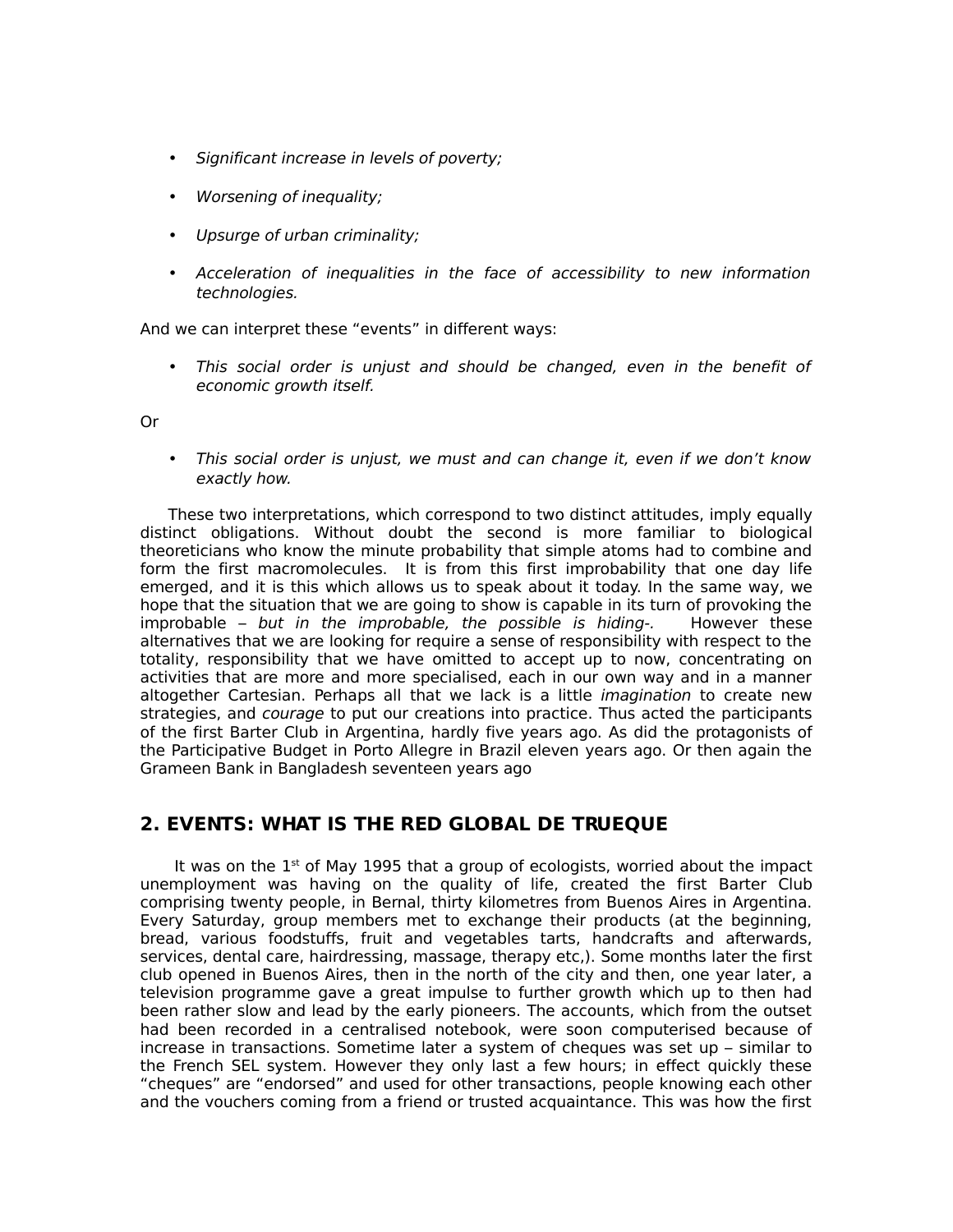" ticket trueque" (an exchange voucher) came into being, which was transferable to anyone that was part of the system. Right from the start these units were called "credits" because of their association with the trust that existed between participants. On becoming a member of the club, each participant would receive the same number of "credits"; thus encouraging and greatly multiplying the speed of transactions. Since everyone receives the same number of credits, the initial "equality" surprises new members, and at the same time stimulates the creation of new clubs.

Thus it was that two years later it was possible to find groups organised in different regions of Greater Buenos Aires as well as in the interior of the country. A form of administration linking the groups soon turned out to be necessary, in view of the complexity of the exchanges that took place between clubs: and the Barter Red came into being, the "clubs" starting to call themselves "Nodos"(knots). This "central government" enabled equality to be maintained between the groups and the members of those groups. Geographical conditions lead to the creation of the Network so that transactions could be controlled more easily.

The founding group defined some ethical principles, but without doubt each autonomous group has freely interpreted them. Today there exist a great number of interconnected groups but also many others, completely independent from the founding group. Although the media was responsible for the initial spread of this initiative, it was the city government of Buenos Aires that provided the first State support: firstly from the Department of Social Affairs and afterwards from the Department of Industry, Trade and Commerce. This attitude encouraged other towns to do the same and five years later there are more than forty that have given their backing to similar initiatives, in one way or another.

Three years after its creation, the Red Global de Trueque, already comprising more than 1000,000 members, was invited to Helsinki to show its experiment to other community initiatives that shared its form of resistance to economic globalisation. The members of the Network therefore started to see their "success" (speed of growth, numbers of active members, for example) in an entirely new light. Various training systems were set up; diffusion throughout other Latin American countries began on a systematic basis, all within the context of creating a "critical mass", a political visibility, variety in the experiments and to join together with other forms of the Economy of Solidarity.

 Five years after its creation, the RGT is represented in 14 Argentinean provinces and 9 other countries in the region: Uruguay, Brazil, Ecuador, Colombia, El Salvador, Canada, Peru, Chile and Bolivia. Even if the calculations are not exact, there are an estimated 400,000 active people just in Argentina, with transactions that provide, on average, between one and four minimum wages (about 300 US dollars) per family; public tax returns have multiplied and a judge has even authorised the payment of a living allowance in…social money! The national government has committed itself to promoting the system of multiple bartering using social money as a development strategy for small and micro business. After the creation of the **Latin American Socio-economic Solidarity Network (RedLASES)** in 1999, whose goal is the diffusion of multiple bartering and other forms of the Economy of Solidarity, and at the end of the first World Social Forum that took place in January 2001 in Porto Alegre (Brazil), a **Global Socio-Economic Solidarity Network (Red Global de Socioeconomía Solidaria - RGSES)** was set up in which social money is considered as a complimentary strategy with other economic, cultural and social forms of neoliberal globalisation resistance, a strategy capable of rebuilding the social fabric, from the bottom to the top…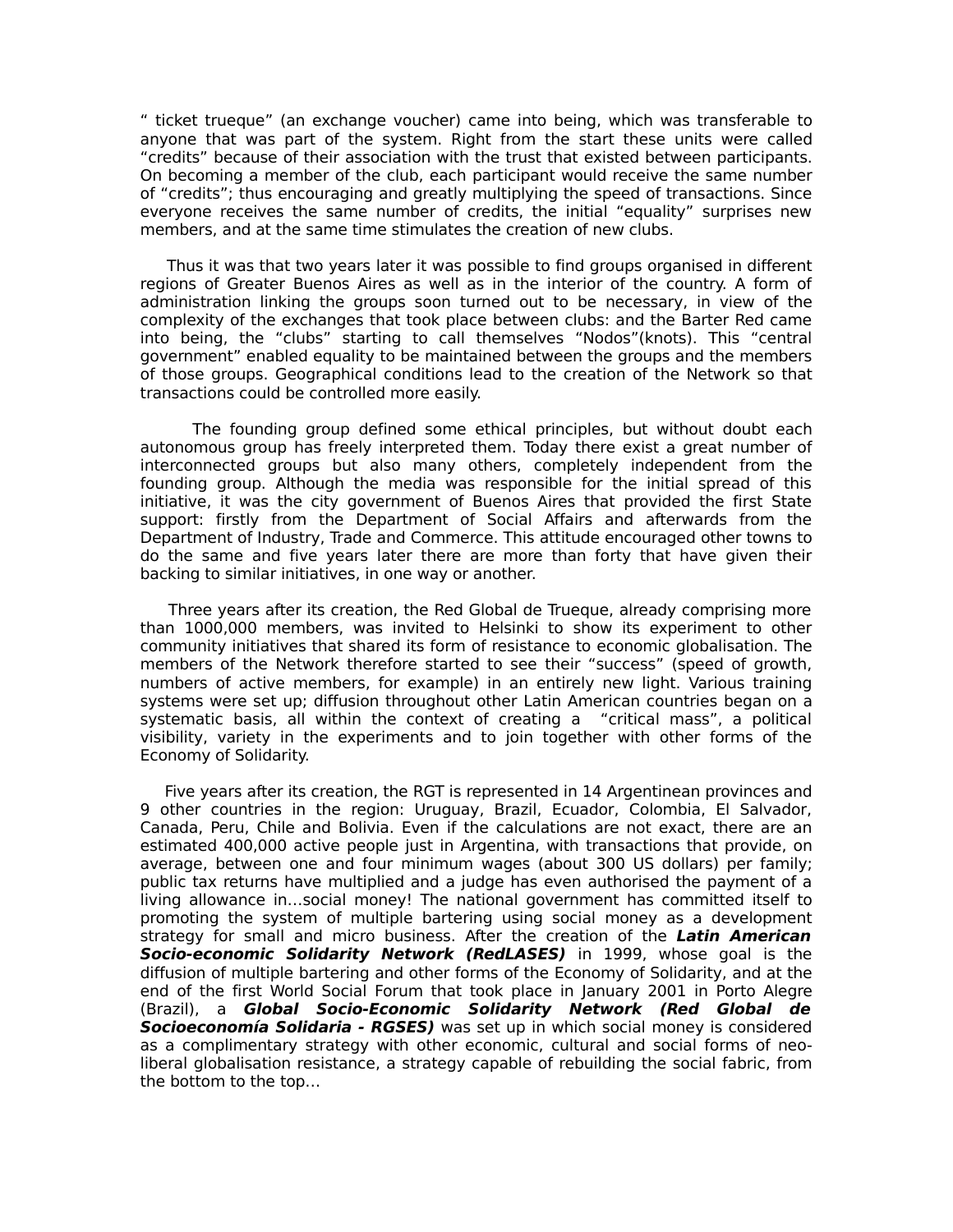## **3. INTERPRETATIONS: ON THE SOCIAL PHENOMENON MONEY**

Comparison with similar experiments in other parts of the world (Ithaca Hours in The United States, Canadian LETS schemes widely adopted in Europe and Australia, the French SELs and the Mexican Tianguis), enables us to define four principle characteristics of the "Argentinean model".

- Issuing of social money used from the outset by the groups;
- Development of a *permanent user-friendly system*, with regular weekly meetings, which allows a strong identity to build up in the little groups, in which all the *producers* are at the same time *consumers* and transactions contribute to the creation of new social relationships.
- Open configuration within the RGT, with few shared rules and a great deal of group autonomy, everyone able to select their own manner and style of functioning. In general members of the system express a double loyalty: to their original "knot" and to the global network.
- The "nodos" organise themselves into regions and these into a national level, all the time respecting ethical rather than regulatory principles. Only monthly meetings and one or two "assemblies" per year are used to establish these different links and create consensus. Social money administration problems take up a huge part of the life of this enormous "virtual social enterprise" which deliberately avoids central leadership.

Despite the existence of similar experiments in all sorts of contexts, it is worth stressing that the Argentinean experiment was born independently of the others. It is the "communication explosion" principally through the Internet that has enabled the RGT (Red Global de Trueque) to benefit from the strategies of other groups, and thus was able to share its experience with "La Otra Bolsa de Valores" of Mexico, the Ithaca Hours in New York, the heirs of the Canadian LETS, the French SELs and the Dutch Noppels. A surprising effect of this contact has been the increased trust in the value and legitimacy of local experience… When we wonder how the Argentinean phenomenon occurred, there are many that acknowledge the weight of the programmes of structural re-adjustment imposed by multilateral organisations. But if we wish to go further in our understanding of the particular circumstances surrounding the emergence of social money, it is obvious that there were more creative inspirations than those that could come from economic, anthropological or social theory. Hereafter you will find " the principles" of consensus between the various groups that were able to "re-invent the market" and afterwards, some elements and two texts that have been sources of inspiration for new practices, open to change and looking for new ways.

## PRINCIPLES OF THE RED GLOBAL DE TRUEQUE

- 1. Our achievements as human beings can not be conditioned by money..
- 2. We are not trying to promote articles or services, but to mutually help ourselves to obtain a higher meaning of life through the intermediary of work, mutual understanding and equitable exchange.
- 3. We maintain that it is possible to replace sterile competition, selfish gain and speculation with mutual exchange between people
- 4. We believe that our actions, products and services can respond to ethical and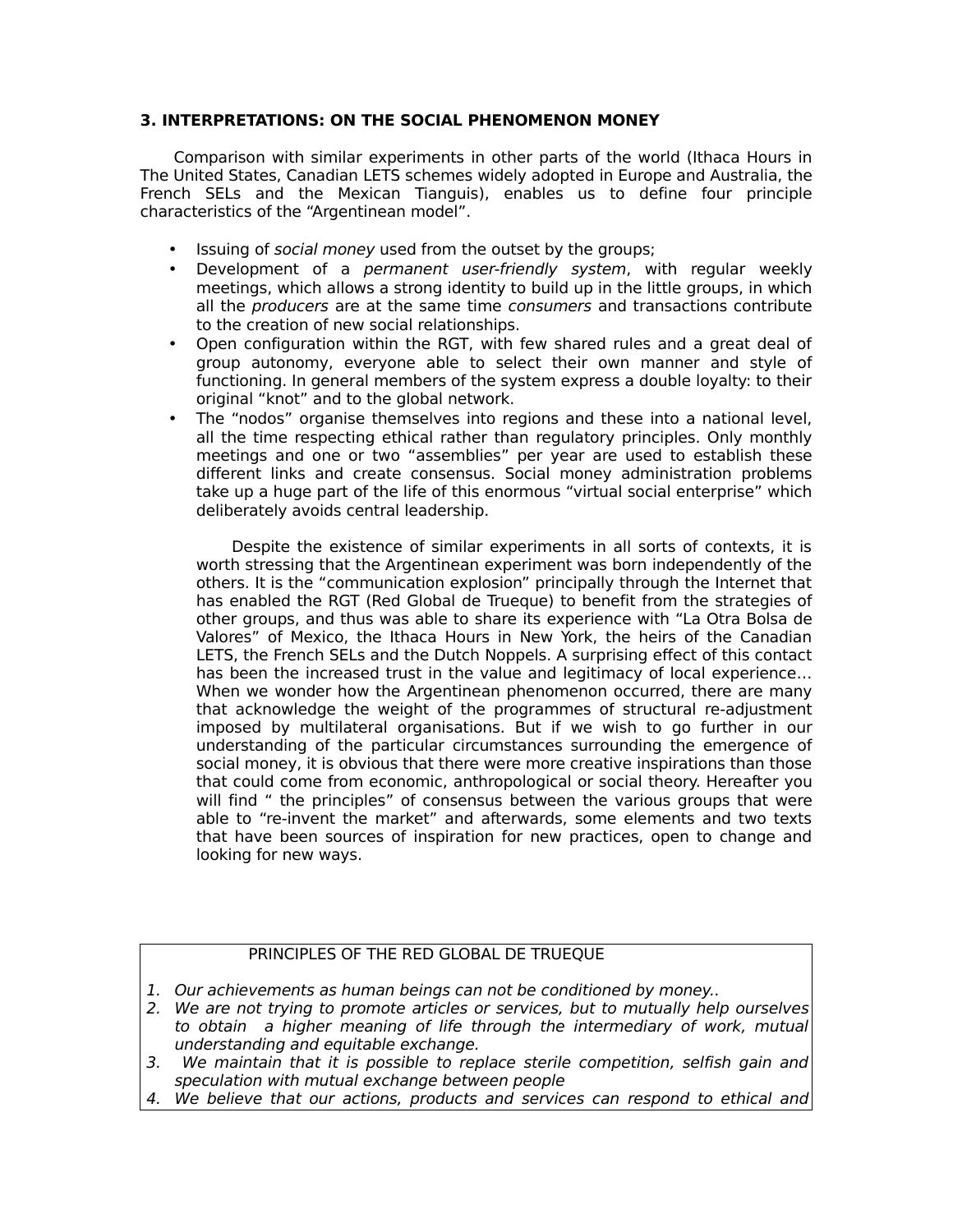ecological norms, rather than the diktat of the market, consumerism and the quest of short-term benefits.

- 5. The only conditions to which members of the Red Global de Trueque are bound re: to take part in periodic group meetings, to be involved in training programmes, to produce and consume goods, services and knowledge available within the Network, in the spirit of the recommendations of the various Circles of Quality and Mutual Aid.
- 6. We maintain that each member of the group is individually responsible for their actions, products and services.
- 7. We consider that belonging to a group implies no form of dependent link, given that individual involvement is free and extends to all the groups in the Network.
- 8. We maintain that groups must formally organise themselves in a stable manner, given that the nature of the entire network presupposes a permanent rotation of roles and functions.
- 9. We believe that it is possible to combine group autonomy in the administration of its internal affairs with the fundamental ethical principles of the Network.
- 10. We consider it unadvisable for Network members as such to guarantee, sponsor or support financially a cause outside the Network, so as not to loose sight of our fundamental objectives.
- 11. We maintain that the best example that we can offer is our conduct inside and outside the Network. We recommend that confidentiality be maintained on conflicting situations within the groups, just as on issues that relate to the development of the Network.
- 12. We profoundly believe in the idea of progress viewed as a consequence of the lasting well-being for the greatest number of people throughout society.

During recent years inside the Latin American Socio-Economic Solidarity Network a  $13<sup>th</sup>$  principle, sufficiently polemic and covering certain themes held to be "taboo" within the RGT, where the "organisers" were not recompensed for their organisation, has been about to be adopted or at the very least discussed. A deep discussion on the role of volunteer help has been established and this principle has started to be accepted in a number of situations, which acknowledged that its absence encouraged "corruption" practices very similar to those in political life….

13. In the Economy of Solidarity nothing is wasted, nothing is volunteered, everything is recycled, everything must be paid for, and everything is divided in equal conditions!

Although in the early years of the RGT it was important to make a distinction between the instrument of exchange (the "credit") and money – not least to avoid the danger of falling into the desperate clutches of the taxation department – some areas of theoretical thought, such as " the Economic Journal of Non-Money" in April 1998, to which well known academic authorities had contributed, increased the interest for the social phenomenon that is money. This is suggested in Ernesto Sabato's text -money is just an absurd promise- an extract from his "Report on the Blind" 1955, thus opening both within and outside the Network a new door for semantic and epistemological discussion.

« We began to walk towards the Rue Cangallo… »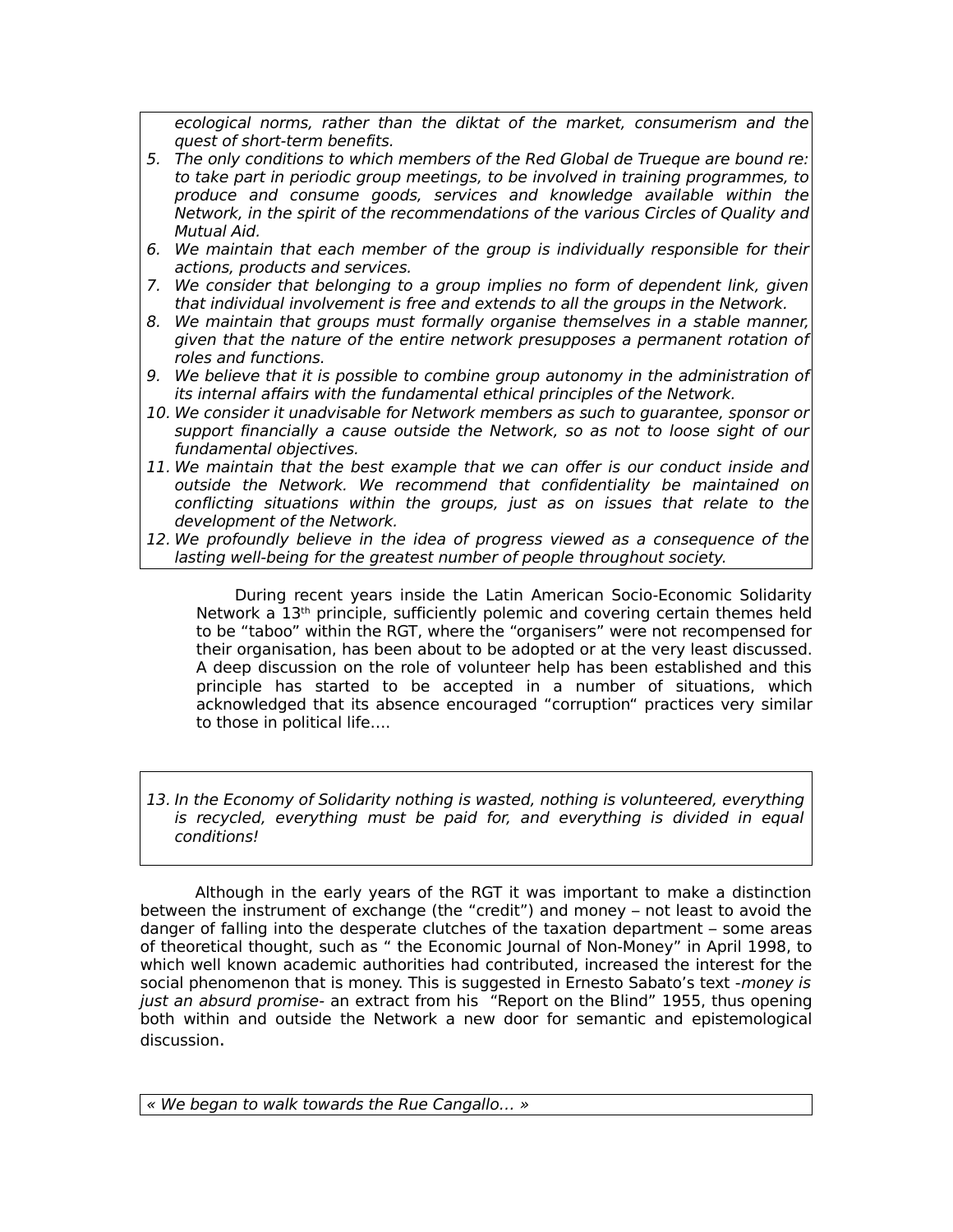« The silence and solitude possessed the striking presence of the Bank district at night time. A lonelier and quieter district in the evening than any other, probably, because of the enormous contrast to the violent effervescence that you find there during the day; the noise, the swarming, the constant fussing, the crowd that bustles about during office hours.

But also, very probably, because of the holy solitude which reigns in these places when money is at rest. When the last manager, the last employees have left, when this trying and somewhat ridiculous task is finished, during which some poor fellow who earns only a little money watches millions pass through his hands, so that veritable crowds deposit, with infinite precautions, little pieces of paper with magical powers that other crowds withdraw at other counters, with the opposite precautions…

Procedures tinged with delusion and magic, even if they – the believers - consider themselves to be realistic and practical people, since they accept these rather dirty pieces of paper, where, with great attention, you can make out a sort of absurd promise, according to which a man who doesn't even sign it himself undertakes, in the name of the State, to give no one knows what in exchange for the little piece of paper.

What's strange is that these individuals are happy with a promise, since nobody, that I know, has ever demanded that this undertaking be fulfilled. Even more amazing, is this other paper – even dirtier – but even more absurd – by which another man promises to exchange a certain quantity of these dirty little pieces of paper: a bit like madness but squared.

And all this in the name of something that no one has ever seen and which – it would appear – remains deposited somewhere, above all in the United States, in some steel caves. Moreover all that is but a story of religion that we mark with the use of words such as credit and trust.

As far as fertile interpretation is concerned, it seems fair to us to pay homage to the memory of Michel Tavernier, a naval engineer, inventor and French philosopher, founder of AISE (Association Internationale pour le Soutien de l'Ecosophie), creator of objects and concepts, audacious in his approach, who first told us  $-$  "The Red Global de Trueque has minted its own money! You have created a social money!" Tavernier, for whom the official currency is not legal! – reminds us that, already at the time of Louis XIV, his adviser Pesant Boisguillebert, often considered as the father of macroeconomics, declared that money bound to interest was …a "criminal money".

Today the demand for interest free money is present in a number of groups and social movements, often inspired by the work of Silvio Gesell (who incidentally lived and made a fortune in Argentina…): it overshadows the proposal of a Tobin Tax on speculative transactions put forward by ATTAC. The difference between these two requirements, obviously, is a major problem of power and interaction of forces… which further increases the obligation for social operators to come to a decision about the strategy of social money as a possibility for reconstructing the market from the bottom to the top, whilst preserving the pleasure of the discussions on new forms of world governing. At Davos and Porto Alegre…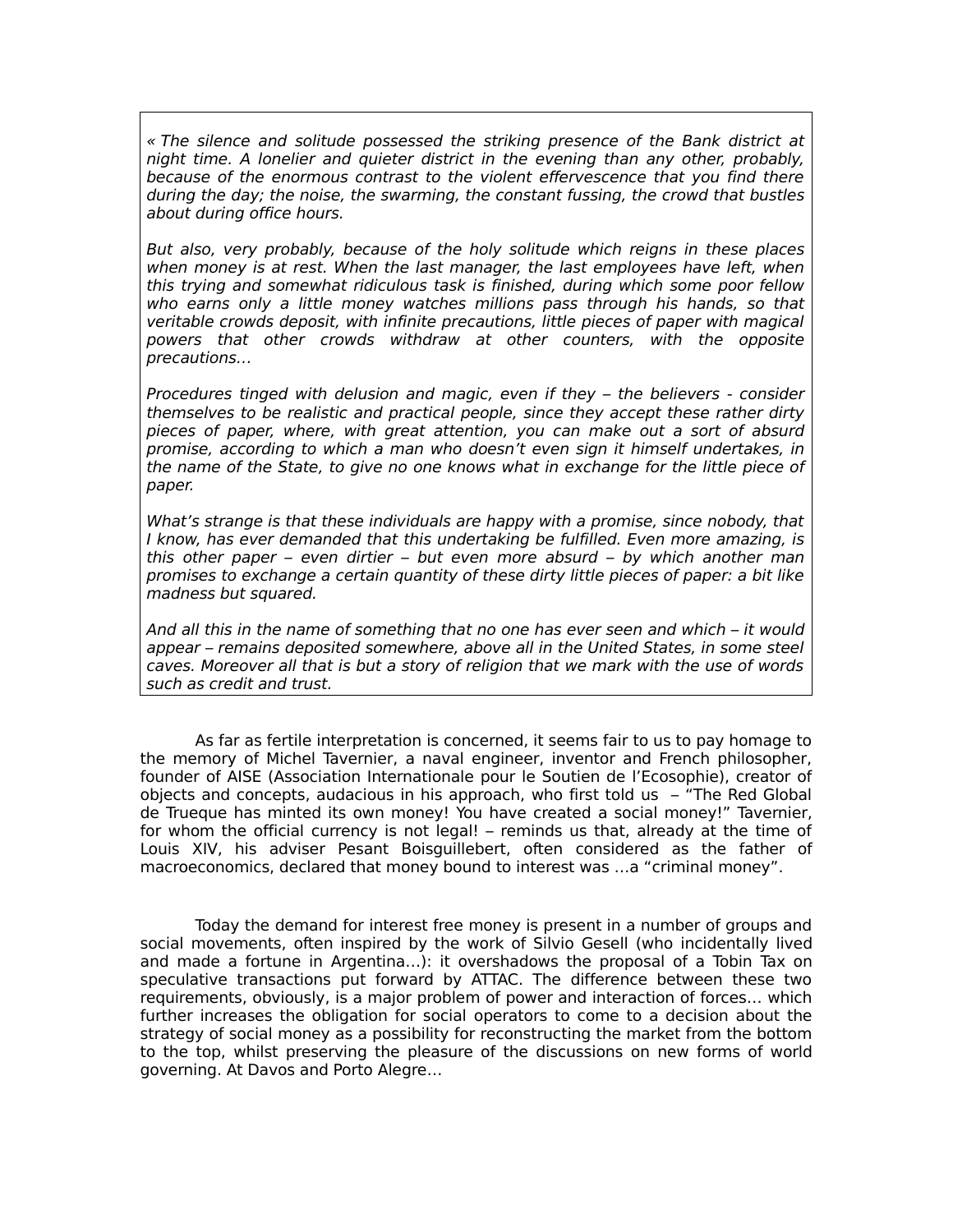Bernard Lietaer is an other very creative influence that we would like to draw attention to, a Belgian economist with a very varied professional and academic background; after a spell working with the Belgian Central Bank, he worked on the initial development of the Single European Currency; he was president of the electronic payment system in Belgium; he developed a number of technologies for multinational corporations to use in managing multiple currency environments; he taught International Finance at the University of Louvain, Belgium. He is currently a fellow at the Center for Sustainable Resources at the University of California at Berkeley. In his seventh book – "The Future of Money; Beyond Greed and Scarcity", he develops an original theory on the evolution of this "economy that was supposed to set the house straight…" For him the current monetary system is the source of all that happens (or doesn't happen) in our society. "Money is like an iron ring we've put through our noses. We've forgotten that we designed it, and it's now leading us around. I think it's time to figure out where we want to go--in my opinion toward sustainability and community--and then design a money system that gets us there…" How can we get there? According to Lietaer, during the first stage of civilisation, human beings lived in a pattern of abundance associated with the cult of the Great Mother (the Earth), all powerful, full of generosity towards her children: these lived by hunting and gathering and when the earth's resources ran out all they had to do was look further a field…the agricultural revolution, then the use of the wheel and fire were synonymous with repression of the pattern of abundance: therefore a pattern of scarcity became established, along with competition, greed, fear of scarcity…and all this up to our time.

 Therefore we have had, up to this actual moment, at least 5000 years of patterns of scarcity rooted in the depths of our minds and in all our actions, in all cultures that passed from one pattern to the other. We are henceforth incapable of perceiving abundance: all around we see only scarcity; the fear of going without has been transformed into a permanent part of our life for evermore…It is a paradox that at the start of this third millennium, the total population of the planet has increased extraordinarily, and yet only 2% of the inhabitants are necessary to produce everything that humanity needs…if we wished it thus! Lietaer bases his thinking on the psychology of C.G.Jung, according to whom the repression of one archetype leads to the development of its shadows (its opposites). For example, when the archetype of the Sovereign is repressed, the complementary shadows that appear are the archetypes of the Tyrant or the Weakling. A Tyrant is tyrannical because he's afraid of appearing weak; a Weakling is afraid of being tyrannical.

In the same way, the repression of the Earth Goddess archetype causes her shadow to emerge, perfectly explaining why a Scottish schoolmaster named Adam Smith noticed a lot of greed and scarcity around him and assumed that was how all "civilized" societies worked. Thus Adam Smith created modern economics, which can be defined as a way of allocating scarce resources through the mechanism of individual, personal greed

Therefore we go along with Ernesto Sabato, Michel Tavernier, Bernard Lietaer, among so many others, in maintaining that social money is part of a movement to recover the model of abundance and break from the model of scarcity. It isn't, as it may appear at first sight, a question of returning to primitive "barter", but, on the contrary, of a victory of new technologies of production and information associated with a reinterpretation of the social phenomenon of money. To do this, we need at the same time a strong and organised civil society, a dynamic state and a market made up of entrepreneurs who have renounced financial speculation to face the challenge of innovation!

#### **4. RESPONSABILITIES: HOW TO MAKE THE IMPROBABLE POSSIBLE**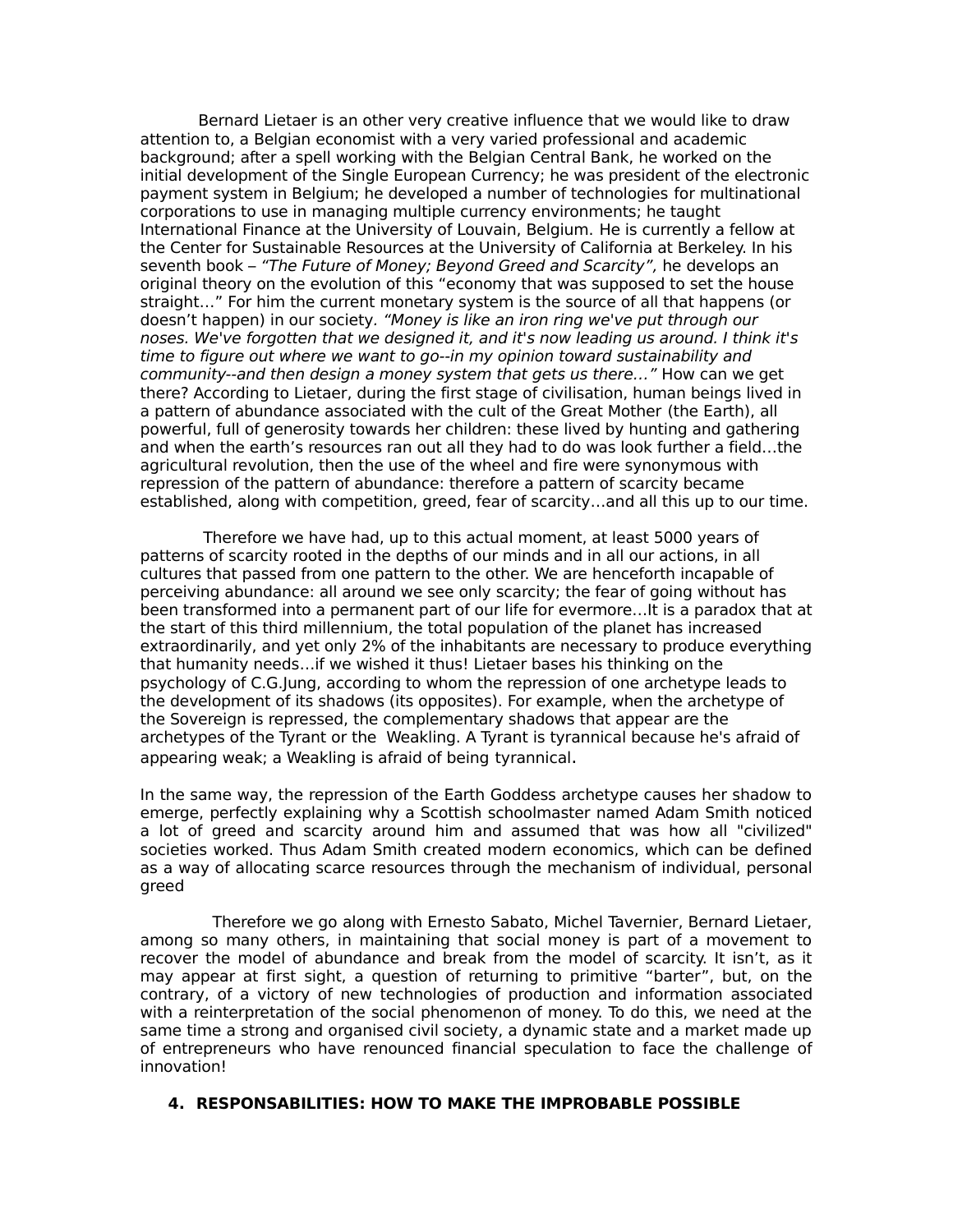As we stated at the beginning of these thoughts, if we wish to understand the emergence of improbable events, - the first bank that lent money to the poor(and which continues to recover 100% of the money lent); the first town that dared to open its budget to direct citizen participation; the first group that decided to organise itself in order to improve the quality of life without using the market -, our task will be barren and tiring, especially if it is only a question of reconstructing their stories…However if the explanations are used for something – and searching for explanations certainly seems to characterise our western culture – we will opt for this: one fine day, someone imagined something that didn't exist previously and was very unlikely...but this someone started to do what he had imagined! If the way is strewn with pitfalls, it is precisely because the dominant patterns don't allow us to glimpse other possibilities. But once a critical mass is achieved and a certain degree of visibility ensured (in the media for example), the impossible suddenly seems possible! And then, there are few that will refuse to share the ceremony in the media spotlight…

The hour has come to recover the epic dimension of life. Faced with the extent of contemporary tragedy, - where everything is known in real time, where we coast along on celebratory weddings and risk the loss of an entire continent caught between AIDS and ethnic conflict – the lack of imagination that characterises political life seems cannibal in comparison and incapable of building something as simple as the common good. But in view of our lack of responsibility when faced simply with helping our neighbour, there is nothing left to do but make this ultimate invitation: it is imperative that we believe that the world is not only one and alone, that it is possible to live differently and that we are, finally, all responsible for everything and everyone. That we are inspired by the experiments of The Grameen Bank, by Porto Alegre or by Bernal, or even others, is therefore a matter of developing new strategies – combining citizen participation, micro credit and social money, for example – which enable us to use our imagination and courage to become involved in a present and future worthy of our heritage and our non exploited possibilities.

 If it was possible to set off from an initial Barter Club towards an economy of solidarity in Argentina, introduce this solution in Argentinean and Bolivian (Cochabamba) prisons, where micro credit was already established, merge the Palmas Bank in Fortaleza (Brazil) with solidarity barter networks, what else are we capable of? Where are we heading? Which are the experiments we can learn from and which do we still not know?

If we believe ourselves responsible for everything, and not just the small part that falls to us, it is most likely that we will have the necessary imagination to create new strategies and the courage, which we need to build bridges between the ancient and new model of abundance. Only thus will we be able to believe that wealth isn't only there for the few and shortages for nearly everyone. Such is our invitation in this workshop.

## REFERENCES

- 1. Primavera, H., Política social, imaginación y coraje: reflexiones sobre la moneda social, Reforma y Democracia, Revista del CLAD, Caracas, 1999, No. 17, pp 161 - 188.
- 2. Blanc, J. Les monnaies parallèles: une composante normale des